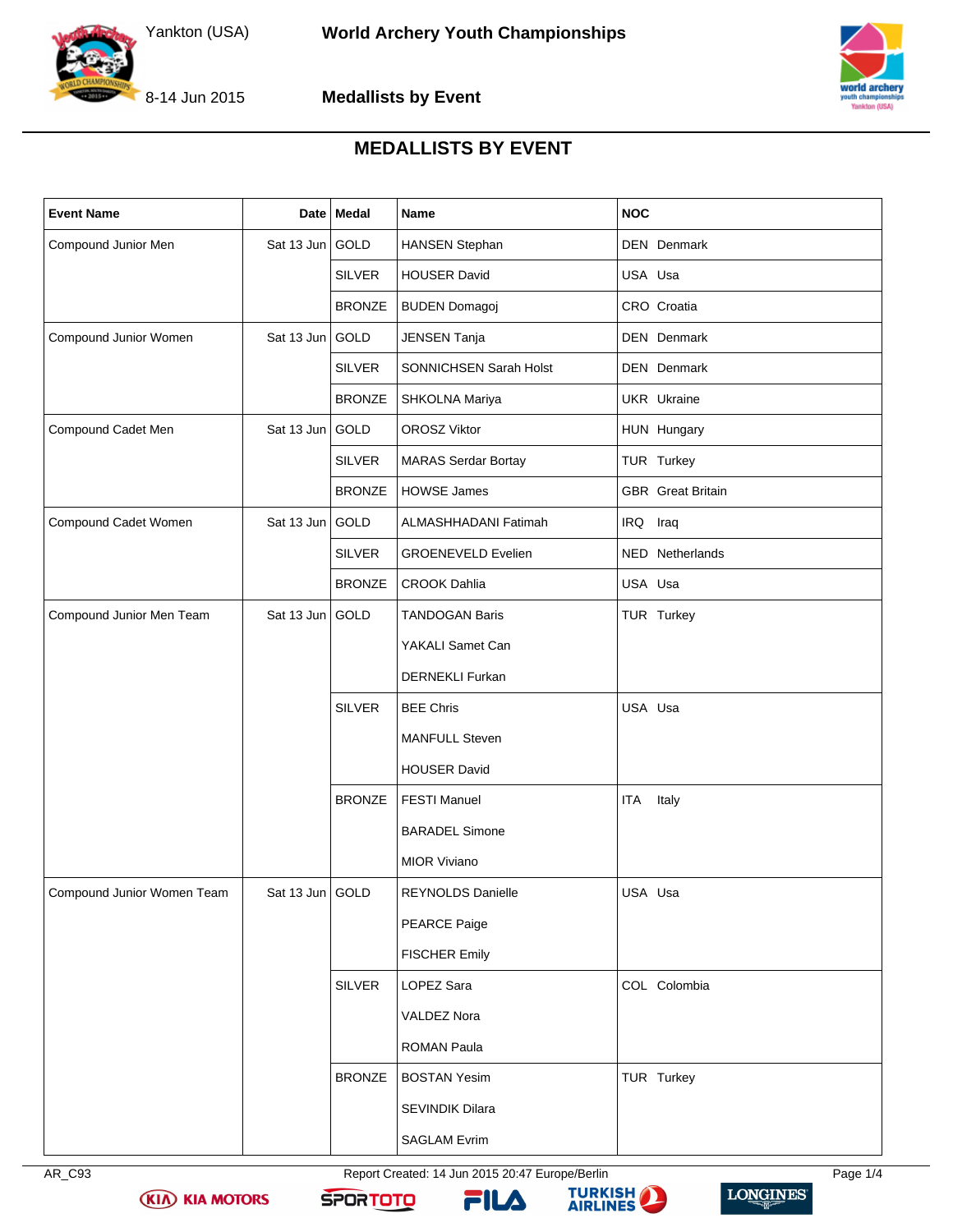



**Medallists by Event**



## **MEDALLISTS BY EVENT**

| <b>Event Name</b>          |                 | Date Medal    | Name                           | <b>NOC</b>               |
|----------------------------|-----------------|---------------|--------------------------------|--------------------------|
| Compound Cadet Men Team    | Sat 13 Jun GOLD |               | JOHNSON Dane                   | USA Usa                  |
|                            |                 |               | <b>OCONNOR Daniel</b>          |                          |
|                            |                 |               | <b>FETERL Cole</b>             |                          |
|                            |                 | <b>SILVER</b> | <b>HOWSE James</b>             | <b>GBR</b> Great Britain |
|                            |                 |               | <b>RALLS Luke</b>              |                          |
|                            |                 |               | CARPENTER Adam                 |                          |
|                            |                 | <b>BRONZE</b> | <b>GARIP Mert</b>              | TUR Turkey               |
|                            |                 |               | <b>MARAS Serdar Bortay</b>     |                          |
|                            |                 |               | <b>ERKUS Emre</b>              |                          |
| Compound Cadet Women Team  | Sat 13 Jun GOLD |               | <b>CROOK Dahlia</b>            | USA Usa                  |
|                            |                 |               | COX Cassidy                    |                          |
|                            |                 |               | <b>THEODORE Breanna</b>        |                          |
|                            |                 | <b>SILVER</b> | GARZA ESPINOSA Maria Fernanda  | MEX Mexico               |
|                            |                 |               | SANCHEZ M. Esmeralda G.        |                          |
|                            |                 |               | <b>ESTRADA CASTRO Carolina</b> |                          |
|                            |                 | <b>BRONZE</b> | <b>MCSWAIN Madeline</b>        | AUS Australia            |
|                            |                 |               | SALVESTRO Madeleine            |                          |
|                            |                 |               | <b>JONES Niamh</b>             |                          |
| Compound Junior Mixed Team | Sat 13 Jun GOLD |               | LOPEZ Sara                     | COL Colombia             |
|                            |                 |               | <b>CARDONA Camilo Andres</b>   |                          |
|                            |                 | <b>SILVER</b> | <b>JENSEN Tanja</b>            | <b>DEN</b> Denmark       |
|                            |                 |               | <b>HANSEN Stephan</b>          |                          |
|                            |                 | <b>BRONZE</b> | REYNOLDS Danielle              | USA Usa                  |
|                            |                 |               | <b>BEE Chris</b>               |                          |
| Compound Cadet Mixed Team  | Sat 13 Jun GOLD |               | GARZA ESPINOSA Maria Fernanda  | MEX Mexico               |
|                            |                 |               | QUEVEDO Cecilio E.             |                          |
|                            |                 | <b>SILVER</b> | <b>CROOK Dahlia</b>            | USA Usa                  |
|                            |                 |               | JOHNSON Dane                   |                          |
|                            |                 | <b>BRONZE</b> | <b>MASON Lucy</b>              | <b>GBR</b> Great Britain |
|                            |                 |               | <b>HOWSE James</b>             |                          |

AR\_C93 Report Created: 14 Jun 2015 20:47 Europe/Berlin Page 2/4



**KIA KIA MOTORS** 





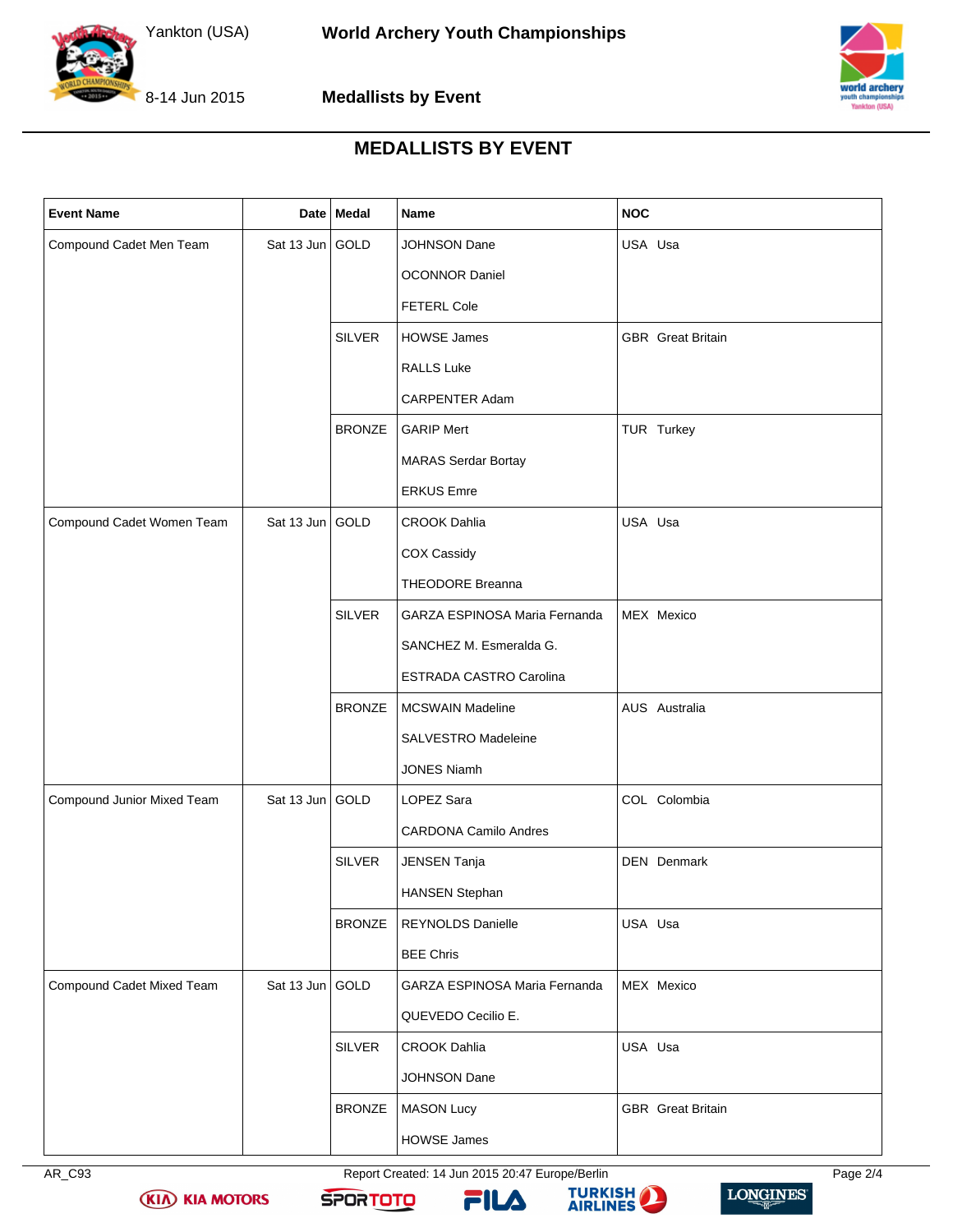



**Medallists by Event**



## **MEDALLISTS BY EVENT**

| <b>Event Name</b>         |                 | Date   Medal  | Name                     | <b>NOC</b>         |
|---------------------------|-----------------|---------------|--------------------------|--------------------|
| Recurve Junior Men        | Sun 14 Jun GOLD |               | MIN Byeongyeon           | KOR Korea          |
|                           |                 | <b>SILVER</b> | <b>KLIMITCHEK Collin</b> | USA Usa            |
|                           |                 | <b>BRONZE</b> | LEE Woo Seok             | KOR Korea          |
| Recurve Junior Women      | Sun 14 Jun GOLD |               | PENG Chia-Mao            | TPE Chinese Taipei |
|                           |                 | <b>SILVER</b> | <b>BROWN Mackenzie</b>   | USA Usa            |
|                           |                 | <b>BRONZE</b> | DASHIDORZHIEVA Tuyana    | RUS Russia         |
| Recurve Cadet Men         | Sun 14 Jun GOLD |               | <b>DALMEIDA Marcus</b>   | <b>BRA Brazil</b>  |
|                           |                 | <b>SILVER</b> | VAN TONGEREN Jan         | NED Netherlands    |
|                           |                 | <b>BRONZE</b> | LEE Seungjun             | KOR Korea          |
| Recurve Cadet Women       | Sun 14 Jun GOLD |               | <b>HYEONG Yeajin</b>     | KOR Korea          |
|                           |                 | <b>SILVER</b> | SIM Hyeonseung           | <b>KOR Korea</b>   |
|                           |                 | <b>BRONZE</b> | <b>CLAPS Eliana</b>      | USA Usa            |
| Recurve Junior Men Team   | Sun 14 Jun GOLD |               | <b>LEE Woo Seok</b>      | KOR Korea          |
|                           |                 |               | <b>LEE Seungshin</b>     |                    |
|                           |                 |               | MIN Byeongyeon           |                    |
|                           |                 | <b>SILVER</b> | <b>KLIMITCHEK Collin</b> | USA Usa            |
|                           |                 |               | GARRETT Zach             |                    |
|                           |                 |               | <b>MILLER Caleb</b>      |                    |
|                           |                 | <b>BRONZE</b> | <b>MUTO Hiroki</b>       | JPN Japan          |
|                           |                 |               | SUGIO Tomoki             |                    |
|                           |                 |               | <b>OHI Kazuki</b>        |                    |
| Recurve Junior Women Team | Sun 14 Jun GOLD |               | LEE Eun Gyeong           | KOR Korea          |
|                           |                 |               | KIM Chaeyun              |                    |
|                           |                 |               | <b>KIM Mijeong</b>       |                    |
|                           |                 | <b>SILVER</b> | HINOJOSA Karla           | MEX Mexico         |
|                           |                 |               | MARQUEZ Rebeca           |                    |
|                           |                 |               | SOSA Laura Jaquelin      |                    |
|                           |                 | <b>BRONZE</b> | PENG Chia-Mao            | TPE Chinese Taipei |
|                           |                 |               | WU Chia-Hung             |                    |
|                           |                 |               | CHANG Hsin-Yi            |                    |



AR\_C93 Report Created: 14 Jun 2015 20:47 Europe/Berlin Page 3/4



**KIA KIA MOTORS**